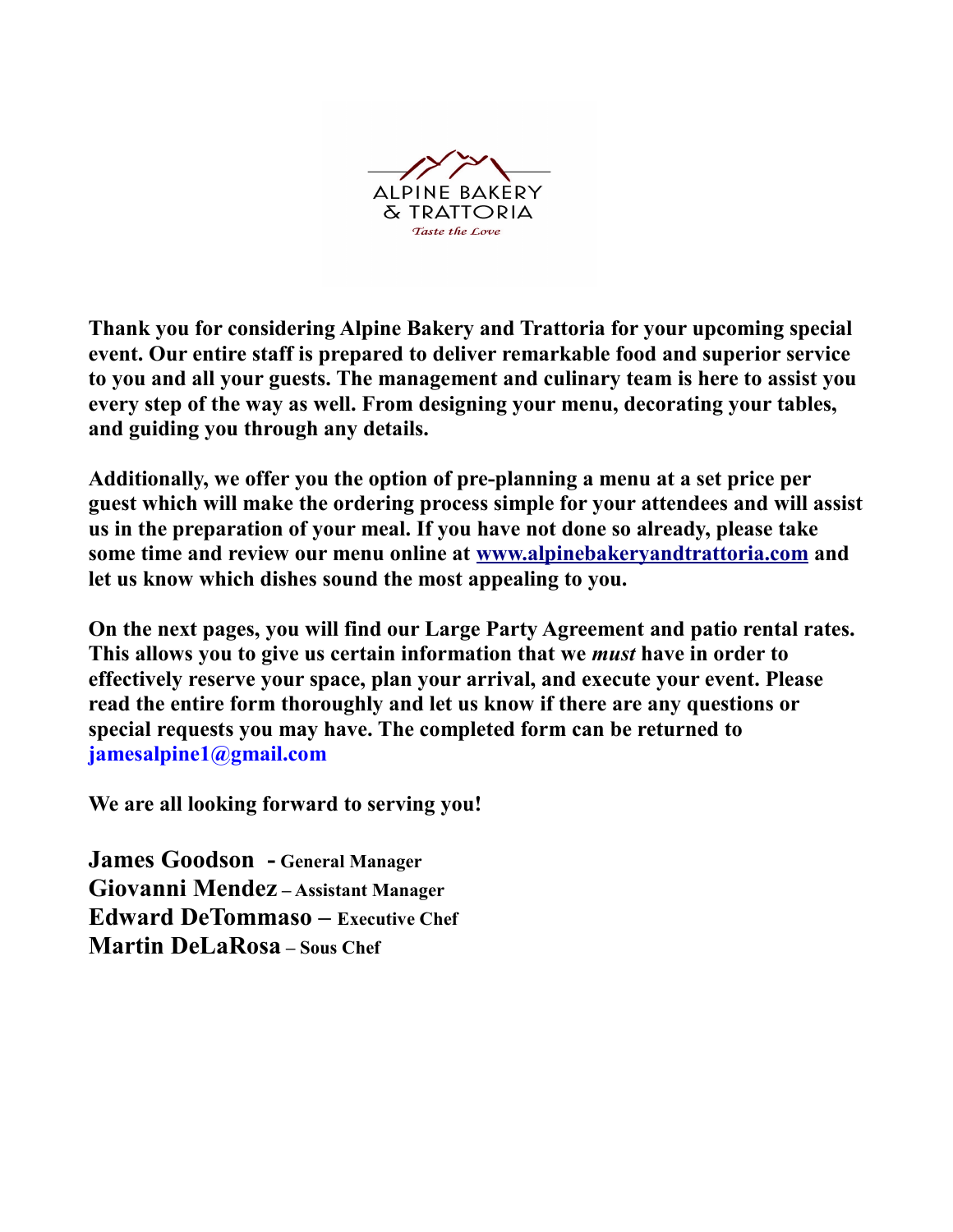|                                                                                  | <b>Alpine Bakery and Trattoria</b><br><b>Large Party Agreement</b><br>12315 Crabapple Rd<br>Alpharetta, GA 30004<br>phone $-770-410-9883$ /fax $-770-410-9884$<br>www.AlpineBakeryandTrattoria.com<br>jamesalpine1@gmail.com |                                                                                                      |
|----------------------------------------------------------------------------------|------------------------------------------------------------------------------------------------------------------------------------------------------------------------------------------------------------------------------|------------------------------------------------------------------------------------------------------|
|                                                                                  |                                                                                                                                                                                                                              | Name of Party_______________________Host Name___________________________Number of guests____________ |
|                                                                                  |                                                                                                                                                                                                                              |                                                                                                      |
|                                                                                  |                                                                                                                                                                                                                              |                                                                                                      |
|                                                                                  |                                                                                                                                                                                                                              |                                                                                                      |
| Credit Card Type_____________Credit Card Number_________________________________ |                                                                                                                                                                                                                              |                                                                                                      |
|                                                                                  |                                                                                                                                                                                                                              |                                                                                                      |
|                                                                                  |                                                                                                                                                                                                                              |                                                                                                      |
|                                                                                  |                                                                                                                                                                                                                              | Special Occasion? Yes_No_Type of occasion Guest of honor's name                                      |
|                                                                                  |                                                                                                                                                                                                                              |                                                                                                      |

All prices are for food, soda, coffee and tea only. Additional beverages, tax, and 20% gratuity are not included in the package price and will be added to the final bill. The final party agrees to provide a final head count to [jamesalpine1@gmail.com.](mailto:jamesalpine1@gmail.com) 3 days prior to the event. If no prior headcount is given 3 days prior, the credit card will be billed for the number of guests on the Large Party Agreement. The restaurant will only reserve space for the agreed upon number of guests. Alpine reserves the right to use any other tables around the party unless other arrangements have been made through the events coordinator only. As a courtesy to our business, please ask your guests to arrive on time and allow for travel and traffic conditions. A deposit of \$20 per guest will be charged to your credit card if your party fails to call and cancel the reservation 3 days prior to the event. A reservation will not be held for your party unless a contract is recieved. Although we can apply seperate payment denominations to the final bill, we will not provide seperate itemized

checks for individual guests.

I have read the above and understand the terms under which the reservation is made.

I have reviewed the party information and I attest to its accuracy.

**Signature** Date